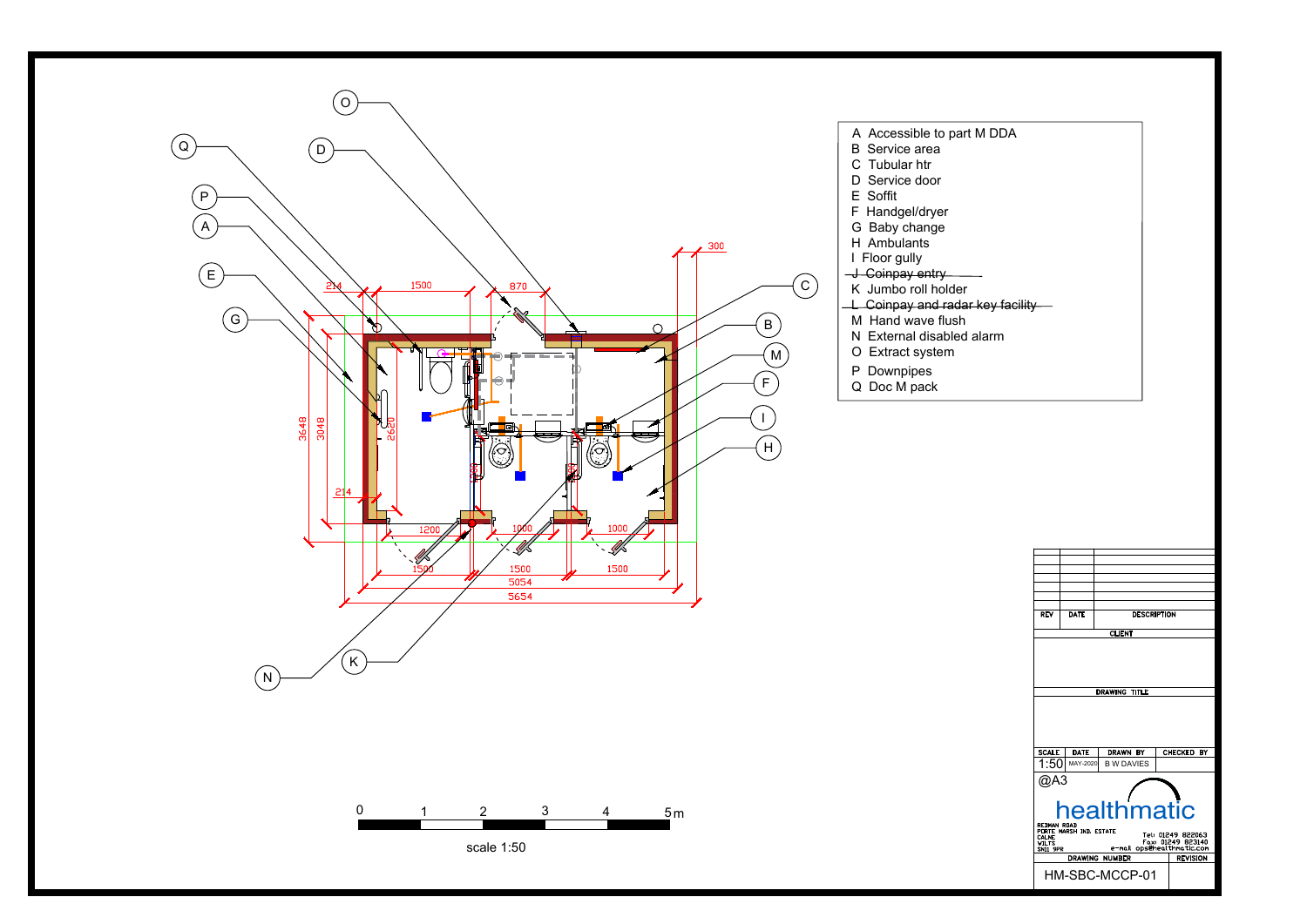

| <b>REV</b>                                                                                 | <b>DATE</b> | <b>DESCRIPTION</b> |                      |  |  |  |  |
|--------------------------------------------------------------------------------------------|-------------|--------------------|----------------------|--|--|--|--|
|                                                                                            |             | <b>CLIENT</b>      |                      |  |  |  |  |
| DRAWING TITLE                                                                              |             |                    |                      |  |  |  |  |
| <b>SCALE</b>                                                                               | <b>DATE</b> | DRAWN BY           | <b>CHECKED</b><br>BY |  |  |  |  |
| 1:50-                                                                                      | MAY-2020    | <b>B W DAVIES</b>  |                      |  |  |  |  |
| @A3<br>healthmatic<br>REDMAN ROAD<br>PORTE MARSH IND. ESTATE<br>Tel: 01249 822063<br>CALNE |             |                    |                      |  |  |  |  |
| Fax: 01249 823140<br><b>VILTS</b><br>e-mail opsehealthmatic.com<br>SN11 <del>9</del> PR    |             |                    |                      |  |  |  |  |
| <b>DRAWING NUMBER</b><br><b>REVISION</b>                                                   |             |                    |                      |  |  |  |  |
| HM-SBC-MCCP-02                                                                             |             |                    |                      |  |  |  |  |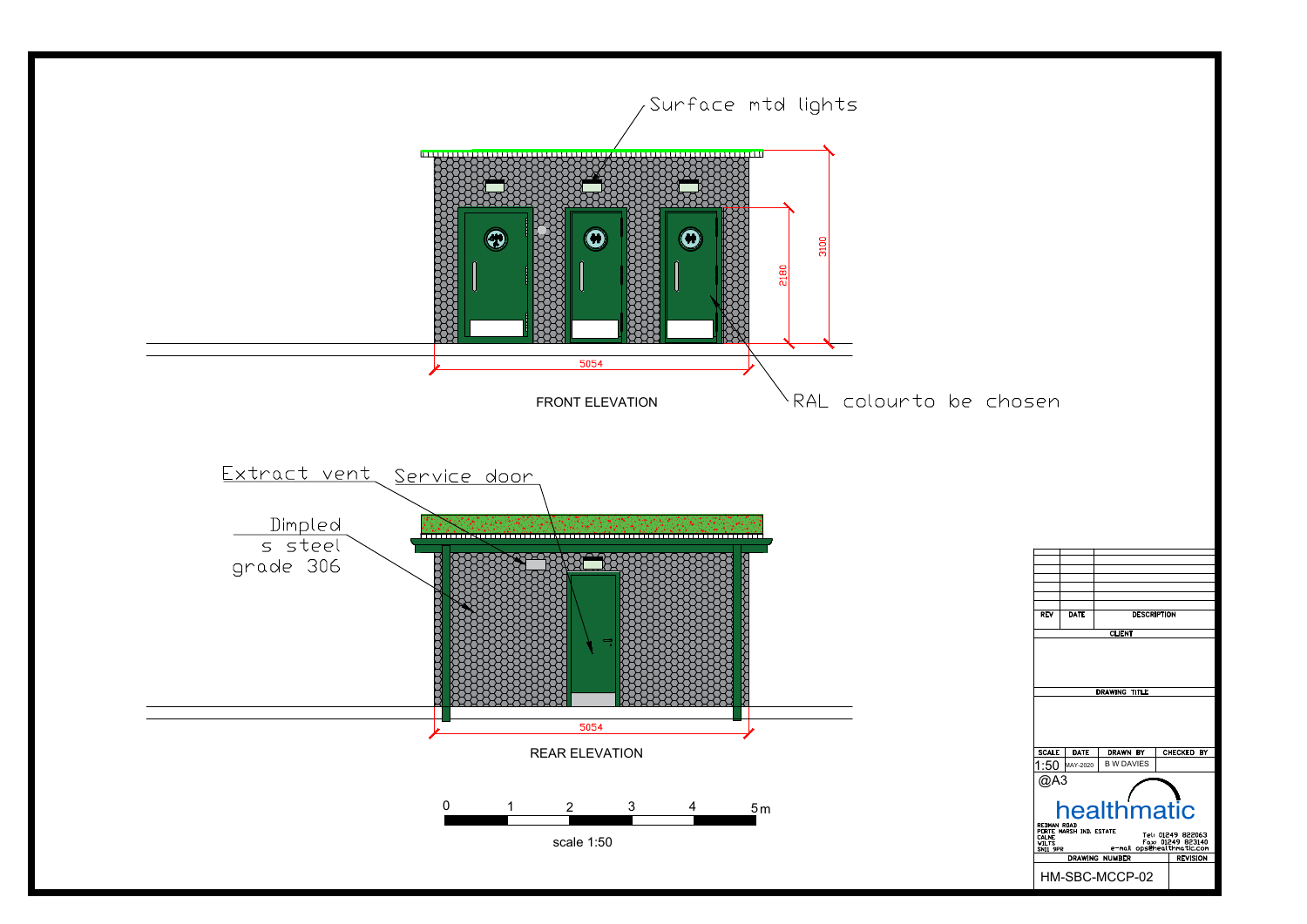

| <b>REV</b>                                                                                                                                                    | <b>DATE</b>   | <b>DESCRIPTION</b> |  |  |  |
|---------------------------------------------------------------------------------------------------------------------------------------------------------------|---------------|--------------------|--|--|--|
|                                                                                                                                                               |               |                    |  |  |  |
|                                                                                                                                                               |               | <b>CLIENT</b>      |  |  |  |
|                                                                                                                                                               | DRAWING TITLE |                    |  |  |  |
| <b>SCALE</b><br><b>DATE</b><br><b>CHECKED</b><br><b>DRAWN BY</b><br>BY                                                                                        |               |                    |  |  |  |
|                                                                                                                                                               | MAY-2020      | <b>B W DAVIES</b>  |  |  |  |
| 1:50                                                                                                                                                          |               |                    |  |  |  |
| @A3                                                                                                                                                           |               |                    |  |  |  |
| healthmatic                                                                                                                                                   |               |                    |  |  |  |
| REDMAN ROAD<br>PORTE MARSH IND. ESTATE<br>Tel: 01249 822063<br>CALNE<br>Fax: 01249 823140<br>ops@healthmatic.com<br><b>WILTS</b><br>e-mail<br><b>SN11 9PR</b> |               |                    |  |  |  |
| <b>DRAWING NUMBER</b><br><b>REVISION</b>                                                                                                                      |               |                    |  |  |  |
| HM-SBC-MCCP-07                                                                                                                                                |               |                    |  |  |  |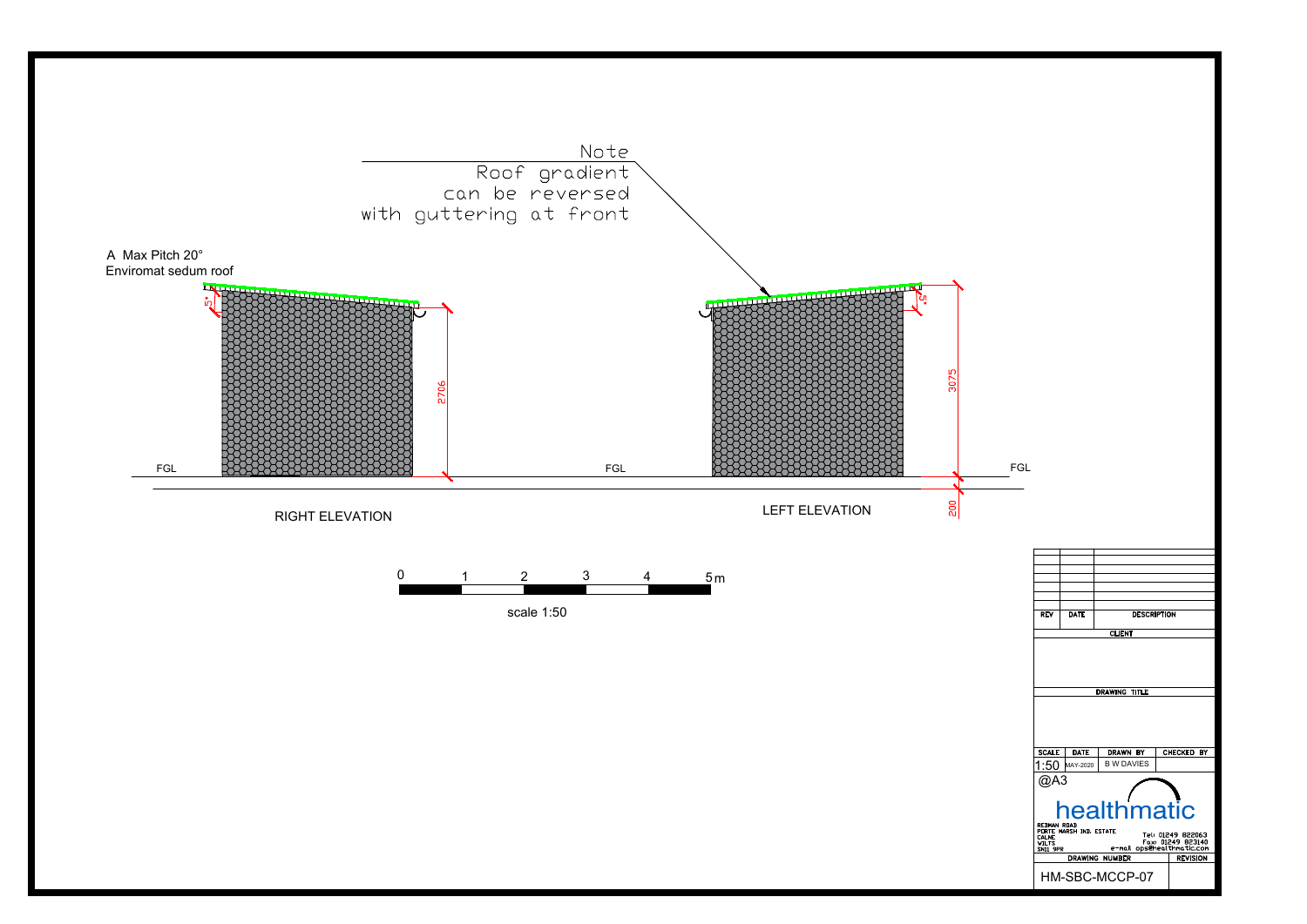

|  |                                                                                                                                                                                                         |                  |                               | 1600       |
|--|---------------------------------------------------------------------------------------------------------------------------------------------------------------------------------------------------------|------------------|-------------------------------|------------|
|  |                                                                                                                                                                                                         |                  | 00<br>0                       |            |
|  |                                                                                                                                                                                                         |                  |                               |            |
|  |                                                                                                                                                                                                         |                  |                               |            |
|  | REV                                                                                                                                                                                                     | <b>DATE</b>      | <b>DESCRIPTION</b>            |            |
|  |                                                                                                                                                                                                         |                  | <b>CLIENT</b>                 |            |
|  | <b>DRAWING TITLE</b>                                                                                                                                                                                    |                  |                               |            |
|  |                                                                                                                                                                                                         |                  |                               |            |
|  | <b>SCALE</b><br>1:20                                                                                                                                                                                    | DATE<br>MAY-2020 | DRAWN BY<br><b>B W DAVIES</b> | CHECKED BY |
|  | @A3<br>healthmatic<br>REDMAN ROAD<br>PORTE MARSH IND. ESTATE<br>Tel: 01249 822063<br>CALNE<br>VILTS<br>Fax: 01249 823140<br>e-mail opsehealthmatic.com<br>SN11 9PR<br>DRAWING NUMBER<br><b>REVISION</b> |                  |                               |            |
|  |                                                                                                                                                                                                         |                  |                               |            |
|  | HM-SBC-MCCP-03                                                                                                                                                                                          |                  |                               |            |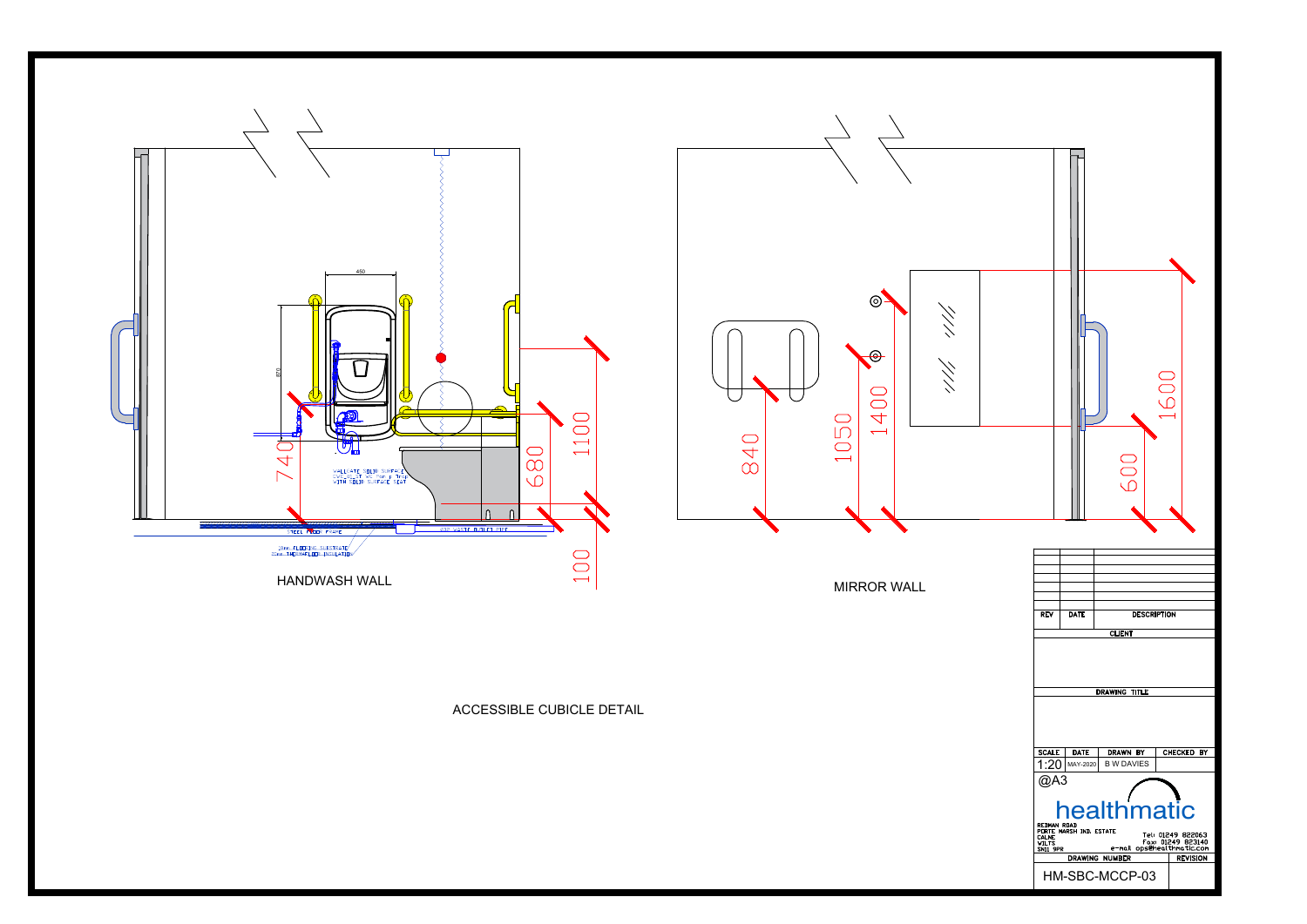

| <b>REV</b>                                                                                                | <b>DATE</b> | <b>DESCRIPTION</b>  |                      |  |  |  |
|-----------------------------------------------------------------------------------------------------------|-------------|---------------------|----------------------|--|--|--|
|                                                                                                           |             | <b>CLIENT</b>       |                      |  |  |  |
|                                                                                                           |             |                     |                      |  |  |  |
|                                                                                                           |             | DRAWING TITLE       |                      |  |  |  |
|                                                                                                           |             |                     |                      |  |  |  |
| <b>SCALE</b>                                                                                              | <b>DATE</b> | DRAWN BY            | <b>CHECKED</b><br>BY |  |  |  |
| 1:20                                                                                                      |             | MAY-2020 B W DAVIES |                      |  |  |  |
| @A3                                                                                                       |             |                     |                      |  |  |  |
| healthmatic<br>REDMAN ROAD<br>PORTE MARSH IND. ESTATE                                                     |             |                     |                      |  |  |  |
| Tel: 01249 822063<br>CALNE<br>Fax: 01249 823140<br><b>WILTS</b><br>e-mail opsehealthmatic.com<br>SN11 9PR |             |                     |                      |  |  |  |
|                                                                                                           |             | DRAWING NUMBER      | <b>REVISION</b>      |  |  |  |
| HM-SBC-MCCP-04                                                                                            |             |                     |                      |  |  |  |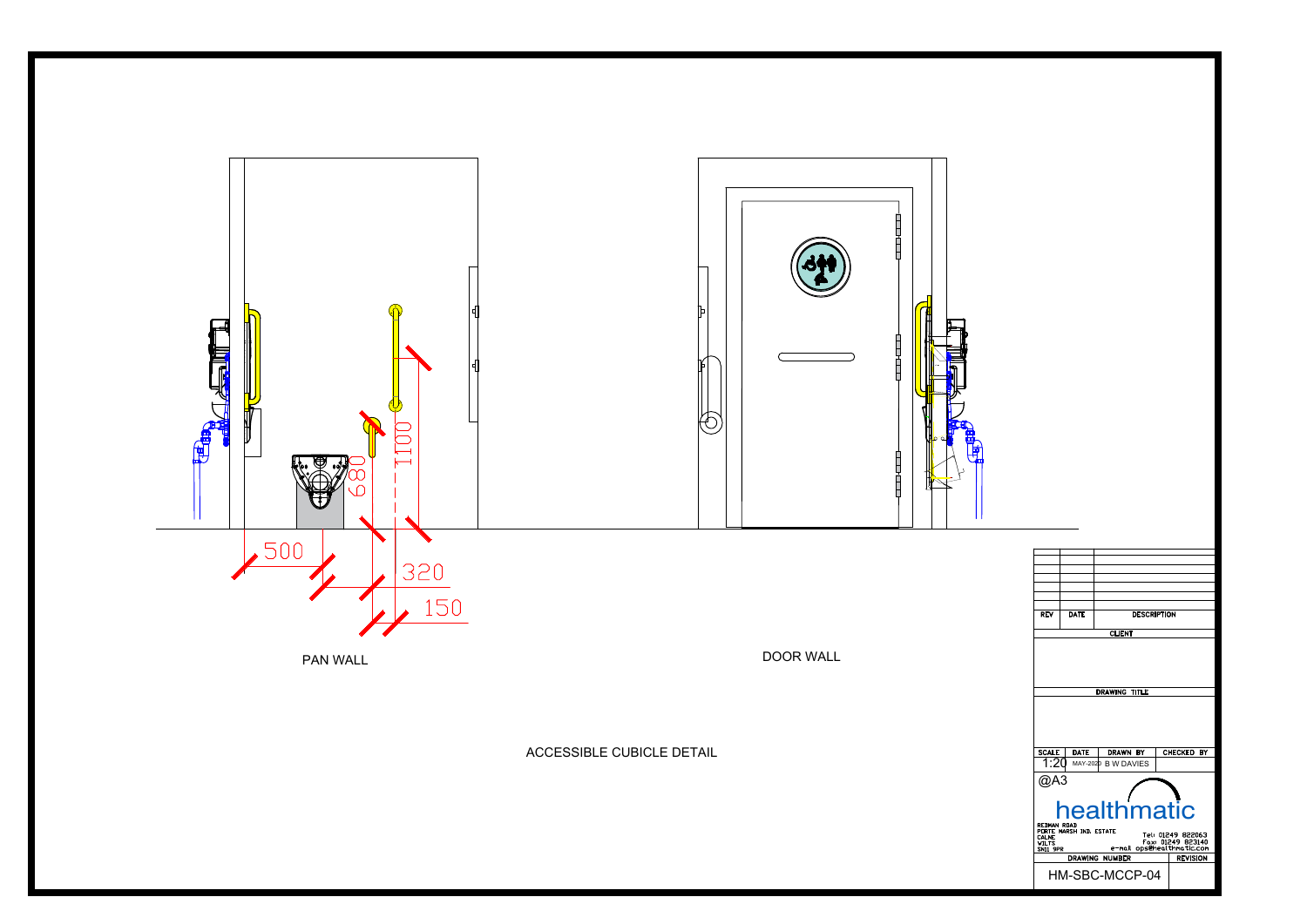

| <b>REV</b>                                                                                                                                                  | <b>DATE</b>              | <b>DESCRIPTION</b>   |                      |  |  |  |
|-------------------------------------------------------------------------------------------------------------------------------------------------------------|--------------------------|----------------------|----------------------|--|--|--|
|                                                                                                                                                             |                          | <b>CLIENT</b>        |                      |  |  |  |
|                                                                                                                                                             |                          |                      |                      |  |  |  |
|                                                                                                                                                             |                          | <b>DRAWING TITLE</b> |                      |  |  |  |
|                                                                                                                                                             |                          |                      |                      |  |  |  |
| <b>SCALE</b>                                                                                                                                                | <b>DATE</b><br>MAY-2020  | <b>DRAWN BY</b>      | <b>CHECKED</b><br>BY |  |  |  |
|                                                                                                                                                             | <b>B W DAVIES</b><br>@A3 |                      |                      |  |  |  |
| healthmatic                                                                                                                                                 |                          |                      |                      |  |  |  |
| REDMAN ROAD<br>PORTE MARSH IND. ESTATE<br>Tel: 01249 822063<br>CALNE<br>Fax: 01249 823140<br>WILTS<br>opsehealthmatic.com<br>e-mail<br>SN11 <del>9</del> PR |                          |                      |                      |  |  |  |
| <b>DRAWING NUMBER</b><br><b>REVISION</b>                                                                                                                    |                          |                      |                      |  |  |  |
| HM-SBC-MCCP-05                                                                                                                                              |                          |                      |                      |  |  |  |